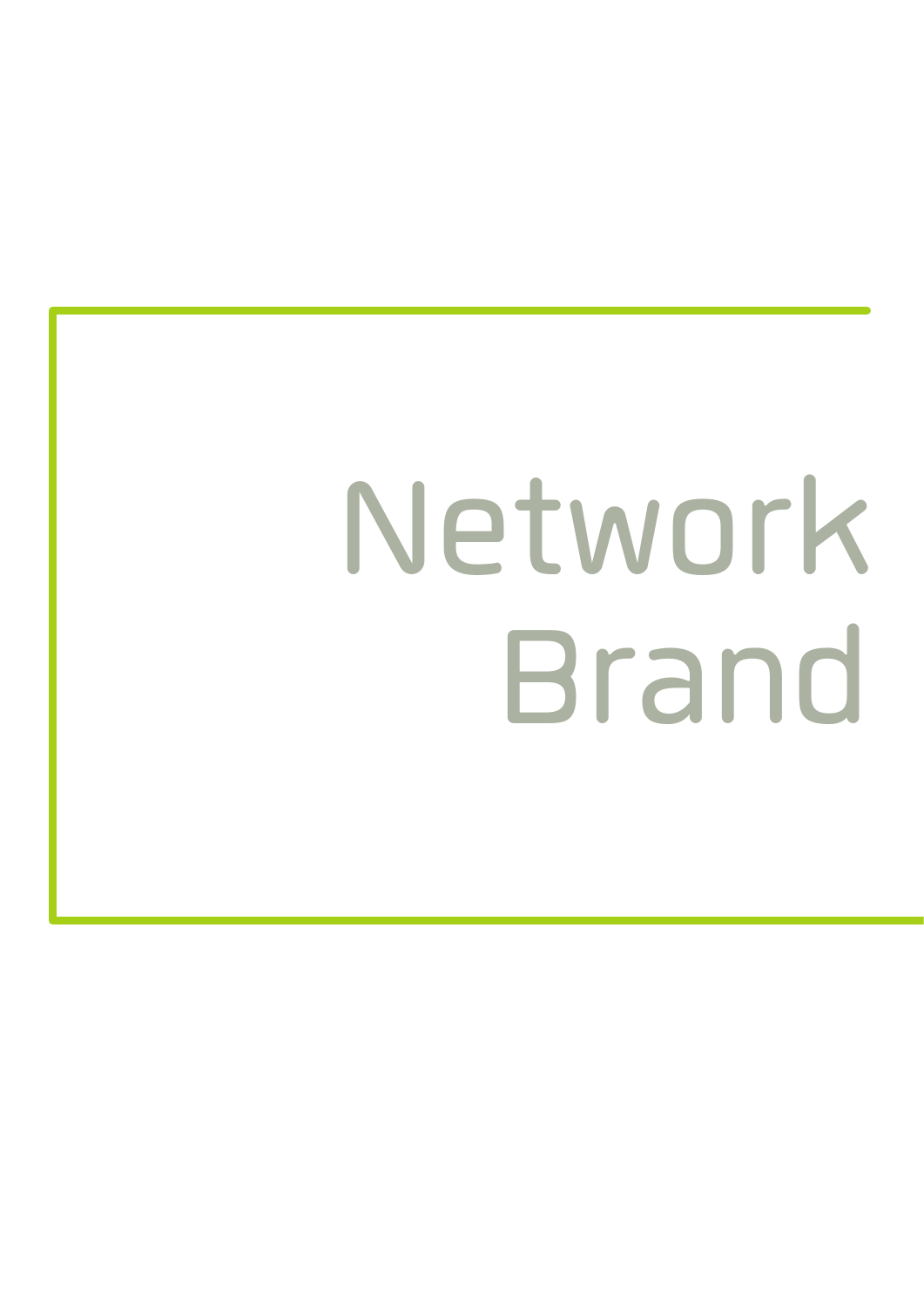### **COMPOSITION**

**>** The logotype is the primary element of the visual identity system. It is composed by the wordmark **(A)** and the symbol **(B)**. To maintain the integrity of the logo, the configuration must not deviate from what is shown here. The logo may not be modified or altered in any way.



## **CLEARSPACE**

**>** The clearspace is the minimum area that must be left clear around the logo to ensure that the logo is never overshadowed by other text or visual elements. Always respect this area to ensure clarity and achieve visual impact. The clearspace equals the same size as one of the small circles from the symbol **(C)**.



# **MINIMUM SIZE**

**>** The logotype can be proportionally sized down taking into account that a minimum size has been defined in order to guarantee the good legibility of its elements. The logo should not be reproduced smaller than 18 mm in total width **(D)**.

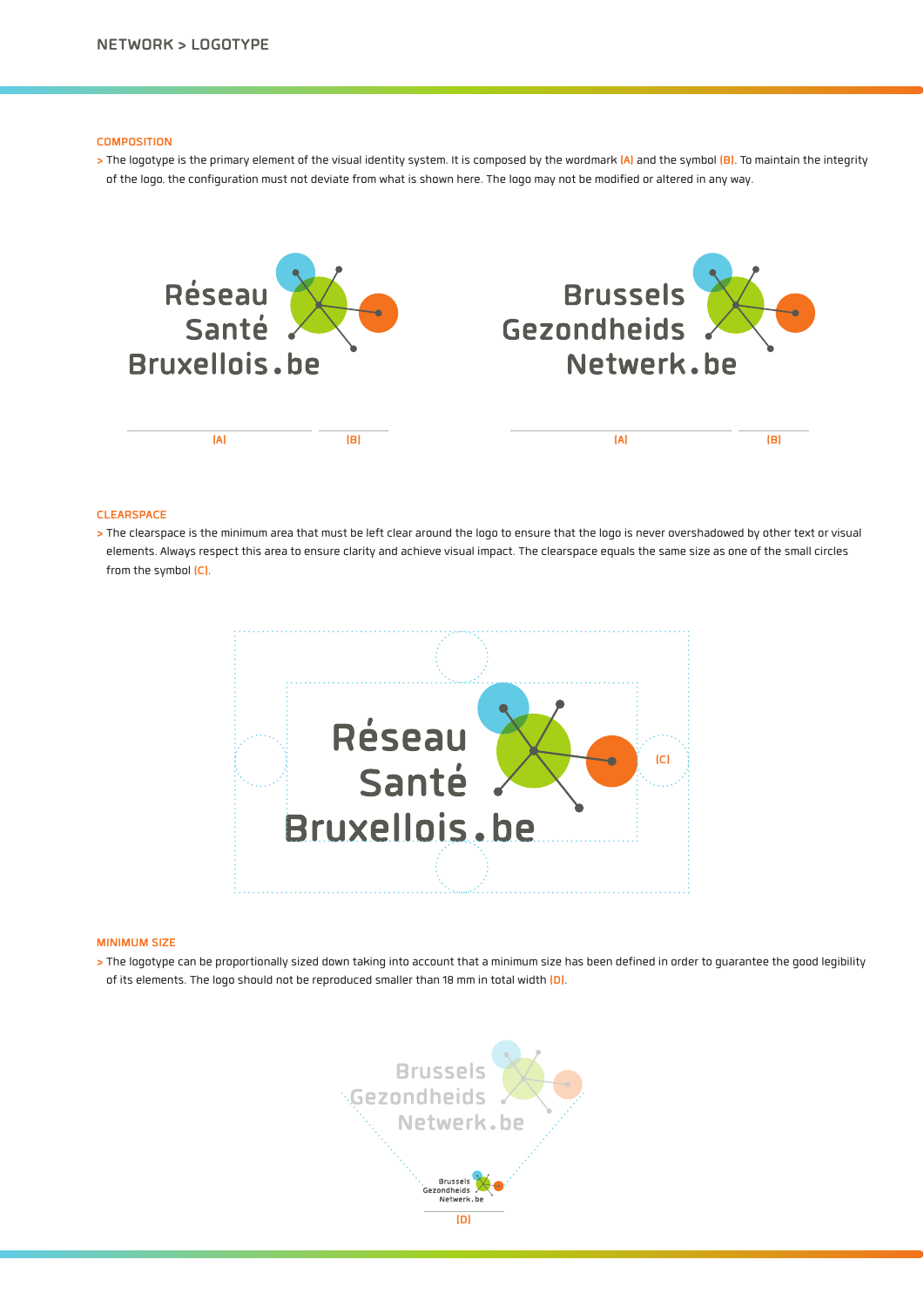### **COLOR PALETTE**

**>** Colors play a very important role in the visual identity system. They are meant to reinforce the dynamism of the brand. The use of white is as important as the use of color as white spaces give a sence of clarity and contemporary feel.

![](_page_2_Figure_3.jpeg)

# **TYPOGRAPHY**

**>** The corporate typography is the **Quan Rounded family**. This typeset includes different weights to use accordingly. Preferably, use the Quan Rounded for all communciation supports (brochures, leaflets, reports, ...). As complementary typography use the **Arial** for those cases where the Quan cannot be implemented. It is recommended to use Arial for desktop supports applications, such as: Microsoft word files, Power Point presentations, website, E-mails, ...

ABCDEFGHIJKLMN OPQRSTUVWXYZ abcdefghijklmnopqrstuvwxyz

ABCDEFGHIJKLMN OPQRSTUVWXYZ abcdefghijklmnopqrstuvwxyz Quan Rounded Book Quan Rounded

**ABCDEFGHIJKLMN OPQRSTUVWXYZ**

**abcdefghijklmnopqrstuvwxyz**

ABCDEFGHIJKLMN OPQRSTUVWXYZ abcdefghijklmnopqrstuvwxyz Quan Rounded Hairline Quan Rounded Light

# ABCDEFGHIJKLMN OPQRSTUVWXYZ

abcdefghijklmnopqrstuvwxyz

# **ABCDEFGHIJKLMN OPQRSTUVWXYZ**

**abcdefghijklmnopqrstuvwxyz**

Quan Rounded Bold Quan Rounded Extrabold